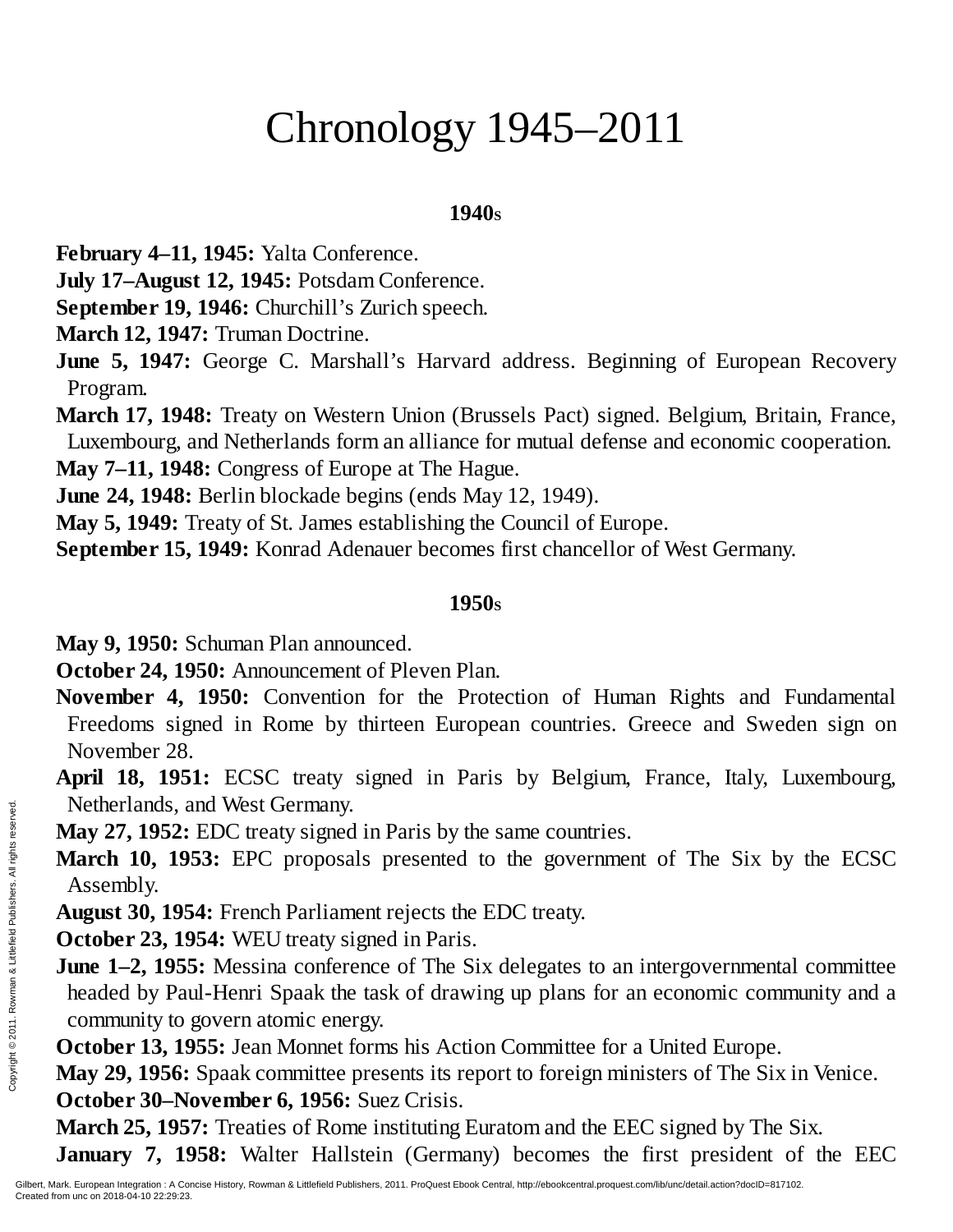Commission, which begins operations.

**November 14, 1958:** French government blocks the British idea of a free trade area encompassing all OEEC countries.

#### **1960<sup>S</sup>**

- **May 3, 1960:** EFTA formed by Austria, Denmark, Great Britain, Norway, Portugal, Sweden, and Switzerland.
- **July–August 1961:** Britain, Denmark, and Ireland apply for EEC membership.

**November 2, 1961:** Plan for an "indissoluble Union of States" presented by the French government.

**January 14, 1962:** Agreement on CAP reached. Second stage of EEC begins.

**January 14, 1963:** De Gaulle's press conference opposing British membership.

**January 22, 1963:** Franco-German pact of friendship signed in Paris.

**January 28, 1963:** France vetoes British membership.

**July 20, 1963:** Association agreement signed with eighteen African states at Yaoundé (Cameroon).

**March 31, 1965:** The Commission presents its proposals regarding the EEC's "own resources" and the budget question.

**April 8, 1965:** Merger treaty signed. ECSC, EEC, and Euratom are fused into the EC.

**July 6, 1965:** Empty Chair Crisis begins. France boycotts the Community.

**September 9, 1965:** De Gaulle casts doubt on future of EEC if national veto not preserved.

**January 28–29, 1966:** Luxembourg compromise agreed. France retakes her place at the table.

**May 1, 1967:** Wilson government formally applies for British membership.

**June 30, 1967:** The Commission signs the Kennedy Round trade deal on behalf of The Six.

**July 6, 1967:** Jean Rey (Belgium) becomes second president of the EC Commission.

**November 27, 1967:** De Gaulle blocks British membership.

**July 1, 1968:** Customs union begins, eighteen months ahead of the schedule anticipated in the EEC treaty.

**December 1–2, 1969:** Hague summit of EC leaders.

# **1970<sup>S</sup>**

**July 2, 1970:** Franco Maria Malfatti (Italy) becomes third president of the EC Commission.

**October 7–8, 1970:** Werner Report on monetary union adopted.

**October 27, 1970:** Luxembourg Report on political cooperation adopted.

**August 15, 1971:** United States ends dollar convertibility with gold.

**January 22, 1972:** Britain, Denmark, Ireland, and Norway sign accession treaties. Norway rejects membership in a referendum on September 25.

**March 22, 1972:** Sicco Mansholt (Netherlands) becomes fourth president of the EC Commission following Malfatti's resignation. EEC treaty.<br>
December 1–2<br>  $\frac{1}{2}$ <br>  $\frac{1}{2}$ <br>  $\frac{1}{2}$ <br>
Duly 2, 1970: F<br>
October 7–8, 1<br>
October 27, 19<br>
August 15, 197<br>
January 22, 19<br>
Tanuary 22, 19<br>
rejects membe<br>
March 22, 19<br>
Commission fo<br>
October 19–21<br>
Gilbe

**October 19–21, 1972:** At Paris, EC Nine commit themselves to creating a European Union by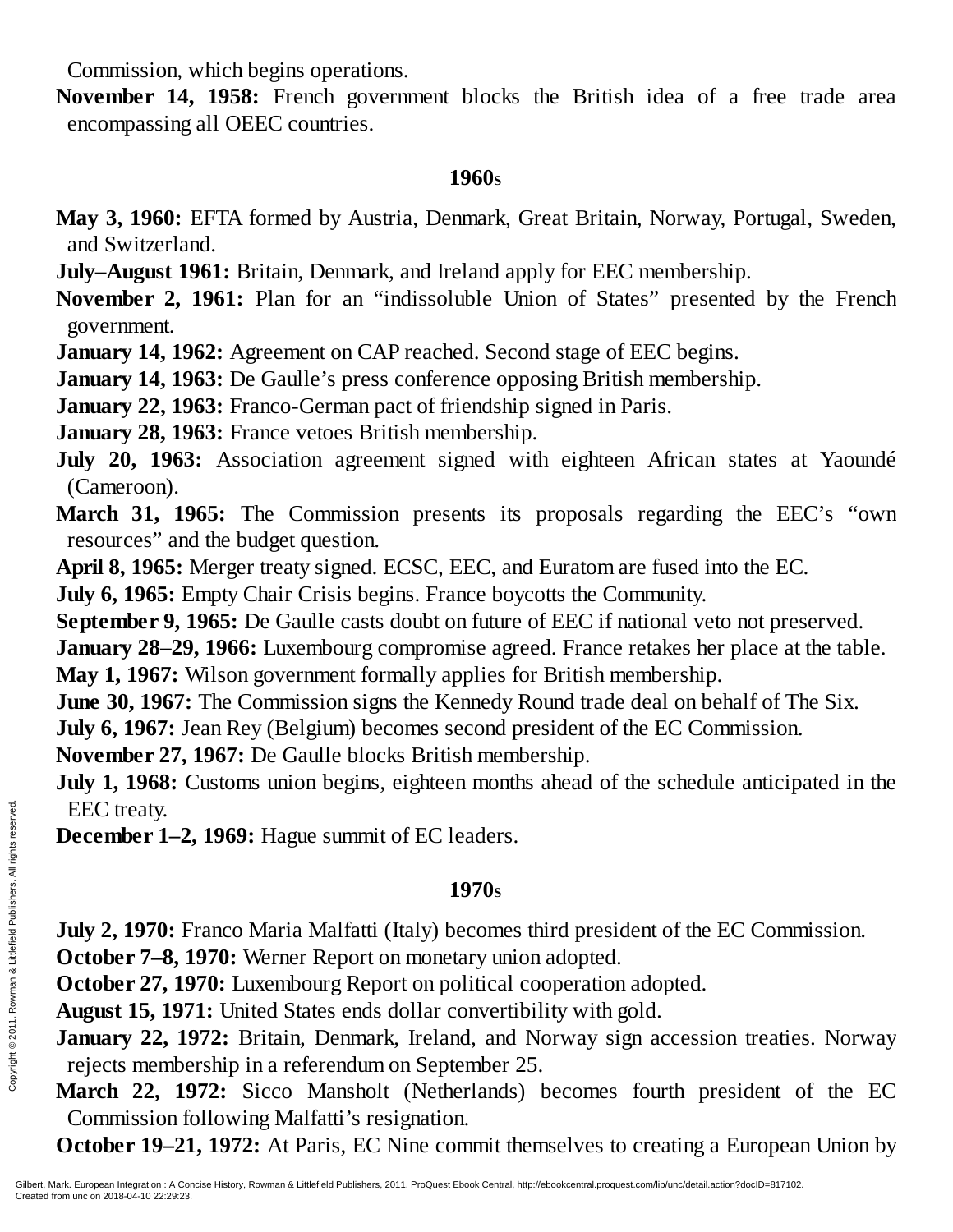1980.

**January 1, 1973:** Britain, Denmark, and Ireland join the EC.

**January 6, 1973:** François-Xavier Ortoli (France) becomes fifth president of EC Commission. **April 23, 1973:** Kissinger announces the "Year of Europe."

**December 9–10, 1974:** Paris summit of EC leaders establishes European Council.

**January 7, 1976:** Publication of Tindemans Report.

**September 20, 1976:** Treaty authorizing direct elections to the European Assembly.

**January 6, 1977:** Roy Jenkins (Great Britain) becomes sixth president of the EC Commission.

**October 27, 1977:** Jenkins appeals for monetary union in a speech at the European University Institute.

**December 4–5, 1978:** Brussels European Council decides to introduce the EMS.

**March 13, 1979:** EMS enters into operation.

**March 16, 1979:** Death of Jean Monnet.

**June 7–10, 1979:** First direct elections to the European Parliament.

**November 29–30, 1979:** British budgetary question explodes at Dublin European Council.

## **1980<sup>S</sup>**

**January 1, 1981:** Greece becomes tenth member state of the EC.

**January 6, 1981:** Gaston Thorn (Luxembourg) becomes seventh president of the EC Commission.

**May 10, 1981:** François Mitterrand becomes president of France.

**October 4, 1981:** French franc devalued within the EMS. Further adjustments follow in February and June 1982 and March 1983.

**November 19, 1981:** Italian foreign minister Emilio Colombo and his German counterpart, Hans-Dietrich Genscher, explain their proposals for a European Act to the European Parliament.

**June 17–19, 1983:** Stuttgart European Council ends the Genscher–Colombo process by signing the "Solemn Declaration" on European Union.

**February 14, 1984:** The European Parliament adopts a proposal for a treaty on European Union.

**June 14–17, 1984:** Second elections to the European Parliament.

**June 25–26, 1984:** Fontainebleau European Council. British budgetary problem resolved amid euphoria. Dooge Committee on institutional reform launched. Signing the "Screated from unc on 2018-04-10 22:29:23.<br>
Experiment Mark European Integration : A Copyright Created from unc on 2018-04-10 22:29:23.<br>
Created from unc on 2018-04-10 22:29:23.<br>
Created from unc on 2018-04-10

**January 7, 1985:** Jacques Delors (France) becomes eighth president of the EC Commission.

**June 12, 1985:** Portugal and Spain sign their accession treaties. They enter the Community on January 1, 1986.

**June 14, 1985:** The Commission submits its white paper, *Completing the Internal Market*.

**June 28–29, 1985:** Milan European Council calls an intergovernmental conference to decide amendments to the EEC treaty.

**February 17 and 28, 1986:** Single European Act (SEA) signed in Brussels. **May 23, 1986:** Death of Altiero Spinelli.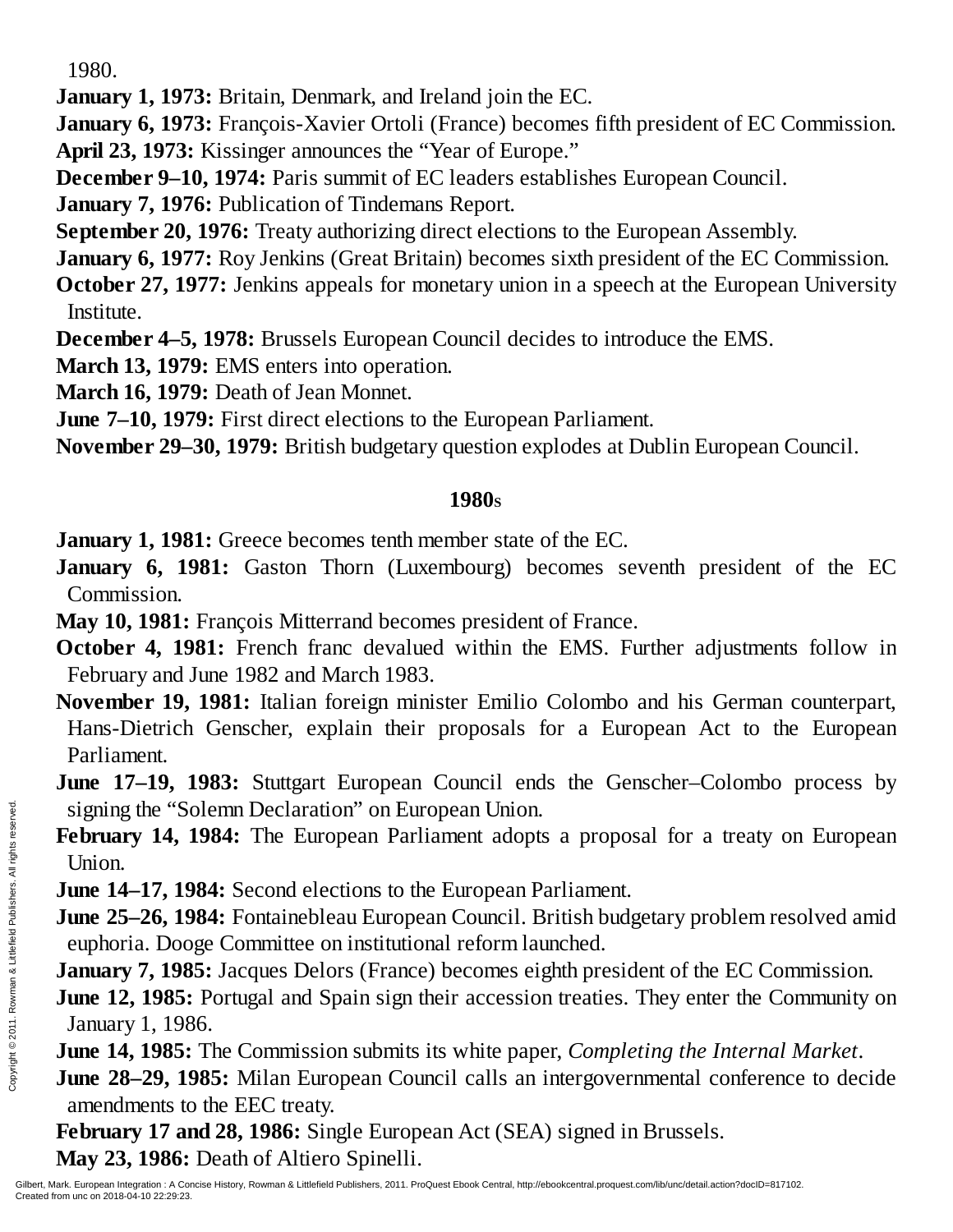- **May 29, 1986:** The flag of the European Community (twelve gold stars arranged in a circle on a light blue background) is flown for the first time.
- **February 18, 1987:** "Delors Package" proposing big increases in regional development funding presented to European Parliament.
- **July 1, 1987:** SEA becomes law after all twelve member states complete ratification.
- **June 27–28, 1988:** Hanover European Council renews Delors's presidency of the Commission.
- **September 20, 1988:** Bruges speech: Margaret Thatcher warns of a European "super-state."
- **October 24, 1988:** Court of First Instance instituted.
- **April 12, 1989:** Presentation of the Delors Report.
- **June 15–18, 1989:** Third elections to the European Parliament.
- **November 10, 1989:** Fall of the Berlin Wall.
- **December 8–9, 1989:** Strasbourg European Council launches IGC on monetary union and decides to set up a European Bank of Reconstruction and Development (EBRD) to provide loans for the countries of Eastern Europe.

## **1990<sup>S</sup>**

- **April 28, 1990:** Dublin European Council welcomes German reunification. A second Dublin summit on June 25–26 decides to call a parallel IGC on political union and fixes the date that the two IGCs will begin.
- **June 19, 1990:** Schengen Treaty signed.
- **October 3, 1990:** Reunification of Germany.
- **October 27–28, 1990:** Rome I European Council reveals a deep breach between Britain and the rest of EU.
- **December 14–15, 1990:** Rome II summit launches the two IGCs.
- **April 14, 1991:** The EBRD starts work.
- **September 7, 1991:** Hague peace conference on Yugoslavia begins.
- **December 9–10, 1991:** Maastricht European Council negotiates the Treaty on European Union. Treaty is signed on February 7, 1992.
- **June 2, 1992:** Danes vote against the Maastricht Treaty.
- **September 20, 1992:** French narrowly approve Maastricht Treaty. Vote is preceded by chaos on the financial markets and the elimination of the pound sterling and the lira from the EMS.
- **December 11–12, 1992:** Edinburgh European Council allows Denmark various opt-outs from the EU treaty and gives it a second chance to hold a referendum. "Delors II" regional development package is approved. December 9–1<br>
Union. Treaty<br>
June 2, 1992: I<br>
September 20,<br>
on the financia<br>
December 11–<br>
the EU treaty<br>
development p<br>
May 18, 1993:<br>
June 21–22, 19<br>
would-be men<br>
July 28–29, 19<br>
November 1, 1<br>
December 15,<br>
Silbert,
	- **May 18, 1993:** Danes vote "yes" to Maastricht.
	- **June 21–22, 1993:** Copenhagen European Council lays down general principles of entry for would-be members of the EU.
	- **July 28–29, 1993:** Final collapse of EMS after speculative attacks on the French franc.
	- **November 1, 1993:** Treaty on European Union becomes law.
	- **December 15, 1993:** Uruguay Round ends with major accord on liberalization of trade and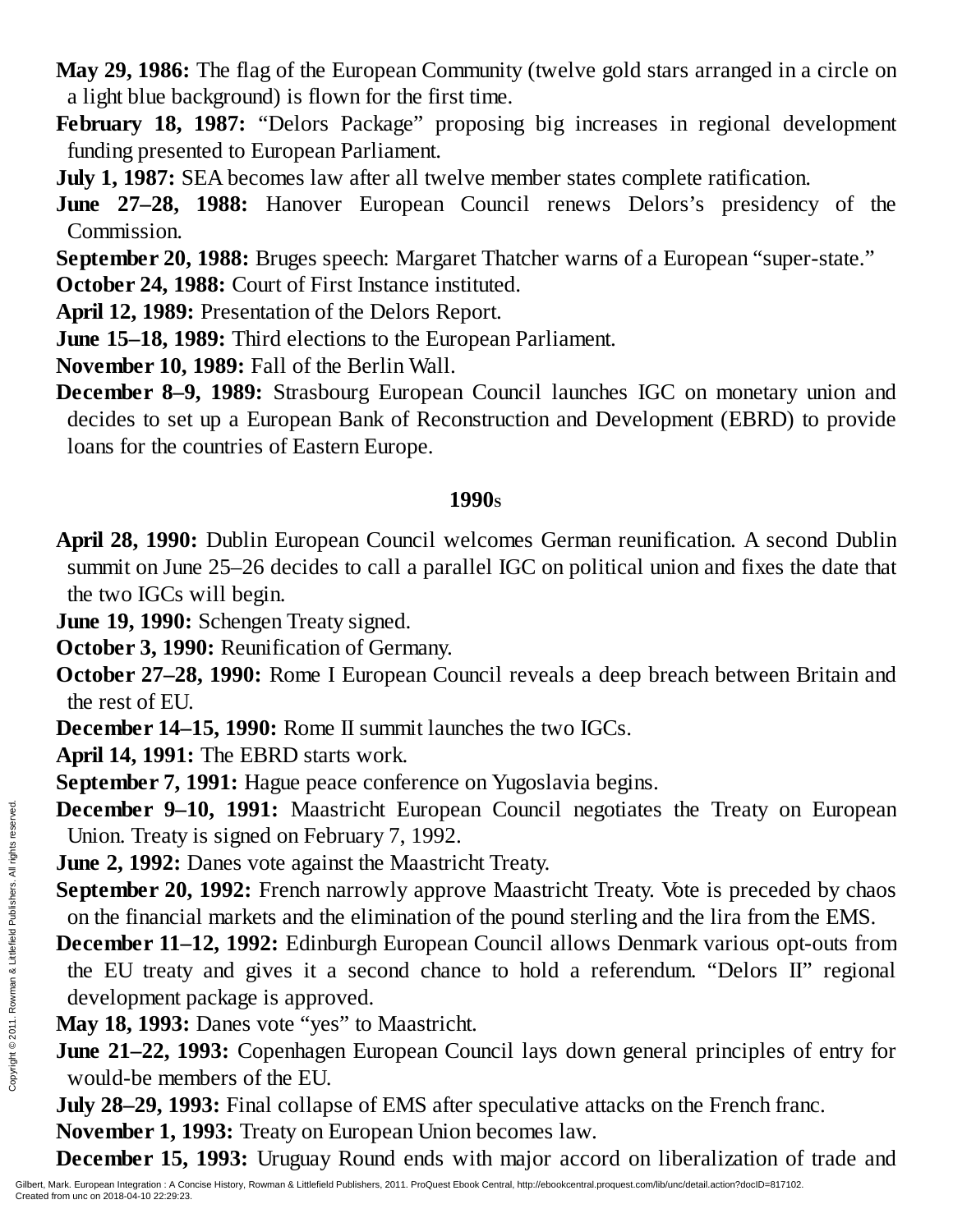agreement to establish the World Trade Organization (WTO).

- **March 30, 1994:** Austria, Finland, Norway, and Sweden conclude negotiations for membership. Norway rejects the treaty of accession on November 28; the others ratify and join the EU on January 1, 1995. Membership is now fifteen.
- **June 9–12, 1994:** Fourth elections to the European Parliament.
- **June 24–25, 1994:** Corfu European Council dominated by wrangling over the successor to Jacques Delors. On July 15, Jacques Santer (Luxembourg) is chosen at a special European Council meeting in Brussels.
- **January 18, 1995:** Santer is approved as ninth president of the European Commission by the European Parliament.
- **March 26, 1995:** Passport-free zone between Germany, France, Belgium, Luxembourg, Netherlands, Spain, and Portugal.

**July 26, 1995:** Europol Convention signed. Begins work in October 1998.

**December 15–16, 1995:** Madrid European Council decides the name of the single currency: the Euro will enter into operation on January 1, 1999, and will be available in note form from January 1, 2002.

**March 29, 1996:** IGC on institutional reform begins.

**December 13–14, 1996:** Stability and Growth Pact agreed by Dublin European Council.

**June 16–17, 1997:** Amsterdam European Council concludes IGC on institutional reform with a set of amendments, but no great structural alterations, to the Treaty on European Union.

**July 16, 1997:** The Commission presents Agenda 2000, its opinion on the accession of the ten new democracies of Central and Eastern Europe.

**October 2, 1997:** Treaty of Amsterdam signed.

- **March 25, 1998:** The Commission gives a passing grade to eleven states for membership of the Euro. Britain and Denmark opt out. European Council confirms decision on May 3.
- **March 30–31, 1998:** Accession negotiations with Cyprus, Czech Republic, Estonia, Hungary, Poland, and Slovenia begin.

**June 1, 1998:** European Central Bank instituted.

**September 27, 1998:** Helmut Kohl's sixteen-year leadership of Germany is ended when Gerhard Schröder's SPD win control of the Bundestag.

**January 1, 1999:** Participant currencies in the Euro fix their exchange rates.

**March 15, 1999:** European Commission resigns following the publication of a report on fraud, wasteful management, and cronyism. Several commissioners, including Edith Cresson, a former prime minister of France, are criticized by name. Example 19 1993.<br>
September 27<br>
Gerhard Schrönder<br>
March 15, 1999<br>
wasteful mana<br>
former prime<br> **March 24–25,<br>
as its choice to May 1, 1999: 7<br>
June 3–5, 1999<br>
policy.<br>
June 10–13, 1<br>
Fecord low.**<br>
Silbert, Mark. European

**March 24–25, 1999:** Extraordinary European Council in Berlin names Romano Prodi (Italy) as its choice to be the tenth president of the Commission. He is approved by the EP on May 5. **May 1, 1999:** The Amsterdam Treaty comes into force.

**June 3–5, 1999:** Javier Solana (Spain) nominated as first EU high representative for foreign policy.

**June 10–13, 1999:** Fifth elections to the European Parliament. Turnout, at 49 percent, is a record low.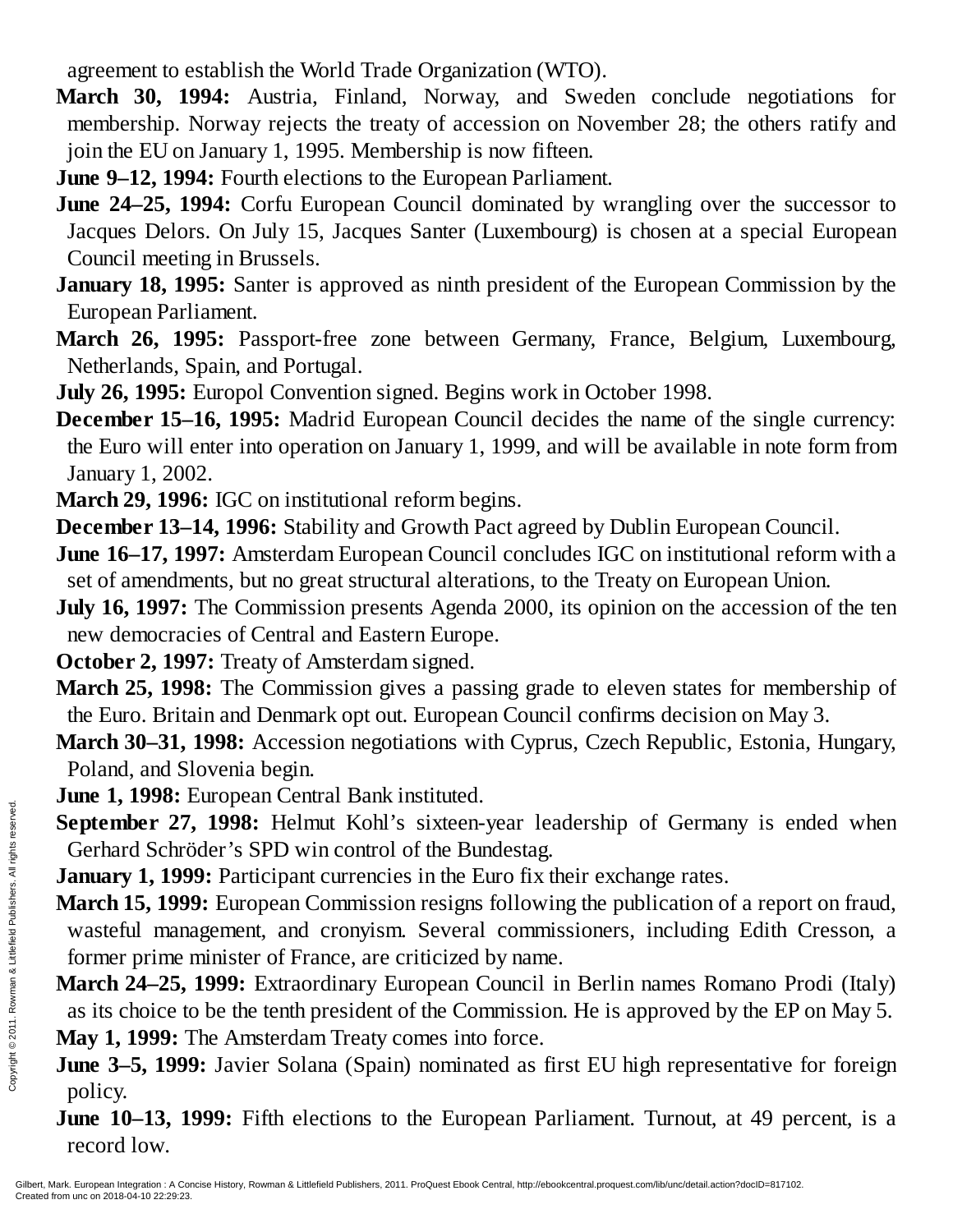**October 15–16, 1999:** Tampere European Council in Finland is the first to give most of its time to justice and home affairs.

### **2000<sup>S</sup>**

- **January 15, 2000:** Accession negotiations begin with Bulgaria, Latvia, Lithuania, Malta, Romania, and Slovakia. IGC on institutional amendments to EU treaty begin in February.
- **May 12, 2000:** Joschka Fischer, German foreign minister, argues in Berlin for a federal European state or else the possibility of a group of states pressing ahead to more advanced forms of integration.
- **September 28, 2000:** Danes vote against joining Euro.
- **December 7–10, 2000:** Nice European Council makes further cosmetic changes to the EU's institutional structures and welcomes a Charter of Fundamental Human Rights without incorporating it into the treaty.
- **February 26, 2001:** Treaty of Nice signed in Brussels.
- **June 7, 2001:** Irish voters reject the Treaty of Nice. They later approve it in a second referendum on October 19, 2002.
- **September 11, 2001:** Destruction of World Trade Center. EU begins work on a draft of antiterrorism measures and proposes the introduction of a "European arrest warrant" to eliminate lengthy extradition procedures.
- **December 14–15, 2001:** Laeken European Council institutes a "Convention," chaired by a former French president, Valéry Giscard d'Estaing, on the EU's institutional and political future.

**January 1, 2002:** Euro notes and coins begin to circulate throughout most of the Union.

**February 28, 2002:** The Convention begins work.

- **December 12–13, 2002:** Copenhagen European Council recommends entry of Estonia, Latvia, Lithuania, Poland, Czech Republic, Slovakia, Hungary, Slovenia, Malta, and Cyprus in 2004.
- **April 16, 2003:** Accession treaties signed with Cyprus, Czech Republic, Estonia, Hungary, Latvia, Lithuania, Malta, Poland, Slovakia, and Slovenia in Athens.
- **July 18, 2003:** Convention on the Future of Europe presents the Draft Constitutional Treaty. **October 4, 2003:** Constitutional Treaty IGC begins. Example 10.<br>
Example 2003:<br>
Created from unc on 2018-24-10 22:29:23.<br>
Created from unc on 2018-04-10 22:29:23.<br>
Created from unc on 2018-04-10 22:29:23.<br>
Created from unc on 2018-04-10 22:29:23.<br>
Created from unc on 2018-
	- **May 1, 2004:** Cyprus, Czech Republic, Estonia, Hungary, Latvia, Lithuania, Malta, Poland, Slovakia, and Slovenia join the EU. The EU's membership is now twenty-five.
	- **June 10–13, 2004:** European Parliament elections are held.
	- **June 18, 2004:** IGC ends with an agreement on Constitutional Treaty.
	- **July 22, 2004:** The European Parliament approves the appointment of José Manuel Barroso (Portugal) as the Commission's new president.
	- **October 29, 2004:** The EU member states sign the treaty establishing a Constitution of Europe in Rome.
	- **April 25, 2005:** Accession treaties signed with Bulgaria and Romania in Luxembourg. Actual accessions are scheduled to take place in 2007.
	- **May 29, 2005:** French "no" to the Constitutional Treaty.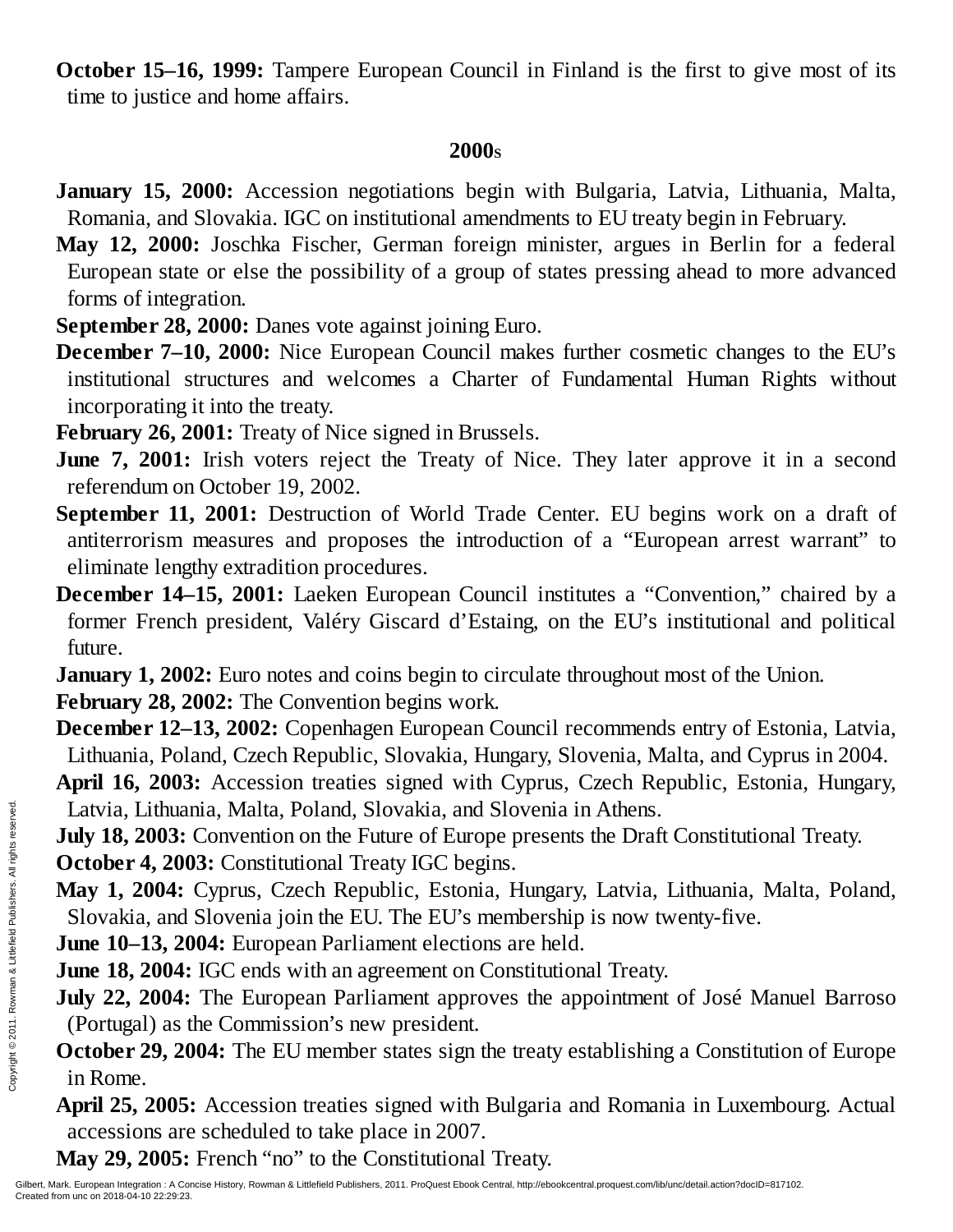- **June 1, 2005:** Dutch "nee" to the Constitutional Treaty. European Council begins a "period of reflection" on European Constitution.
- **October 3, 2005:** Accession negotiations with Turkey and Croatia begin.
- **January 1, 2007:** The accession of Bulgaria and Romania completes the fifth enlargement of the EU.
- **July 23, 2007:** Member states' representatives meet in Brussels for an IGC on a draft reform treaty to amend the EU treaties.
- **December 13, 2007:** The Treaty of Lisbon is signed at Mosteiro dos Jerónimos, in Lisbon.
- **December 21, 2007:** The Schengen area is enlarged to include Estonia, the Czech Republic, Lithuania, Hungary, Latvia, Malta, Poland, Slovakia, and Slovenia.
- **January 1, 2008:** Cyprus and Malta adopt the Euro.
- **June 12, 2008:** Ireland rejects the Treaty of Lisbon in a referendum.
- **September 1, 2008:** The EU leaders meet at a summit to discuss the fighting in Georgia and condemn Russia's "disproportionate reaction."
- **December 12, 2008:** The European Council adopts the Economic Recovery Plan.
- **January 1, 2009:** Slovakia adopts the Euro.
- **June 4–7, 2009:** European Parliament elections are held.
- **July 23, 2009:** Iceland applies for EU membership.
- **September 16, 2009:** The European Parliament approves the nomination of José Manuel Barroso for a second five-year term as president of the European Commission.
- **October 3, 2009:** Ireland approves the Lisbon Treaty in a second referendum.
- **November 20, 2009:** The European Council appoints Herman Van Rompuy (Belgium) as the first permanent president of the EU Council. Catherine Ashton (UK) becomes High Representative of the Union for Foreign Affairs and Security Policy.
- **December 1, 2009:** The Lisbon Treaty comes into effect.

# **2010**

- **February 9:** The European Parliament approves the Barroso II Commission.
- **May 7:** Together with the IMF, EU leaders approve emergency funding, worth up to  $\epsilon$ 750 billion, to bail out members of the Eurozone unable to finance their national debt.
- **June 17:** The European Council decides to open accession negotiations with Iceland. European Council adopts Europe 2020 strategy for "smart, sustainable and inclusive growth." **November 28:** The EU agrees to support the Irish economy to help safeguard the stability of the Euro. February 9: The<br>
Engaged Billion, to bail<br>
June 17: The<br>
European Cou<br>
November 28:<br>
the Euro.<br>
served.<br>
From 2011.<br>
Served. All rights reserved.<br>
Served. All rights reserved.<br>
Served. All rights reserved. All rights rese

# **2011**

**January 1:** Estonia adopts the Euro, the seventeenth state to do so.

**March 25:** "Euro Plus" pact adopted by European Council.

**May 28:** ECB chief Jean-Claude Trichet (France) calls for EU supervision of national finances.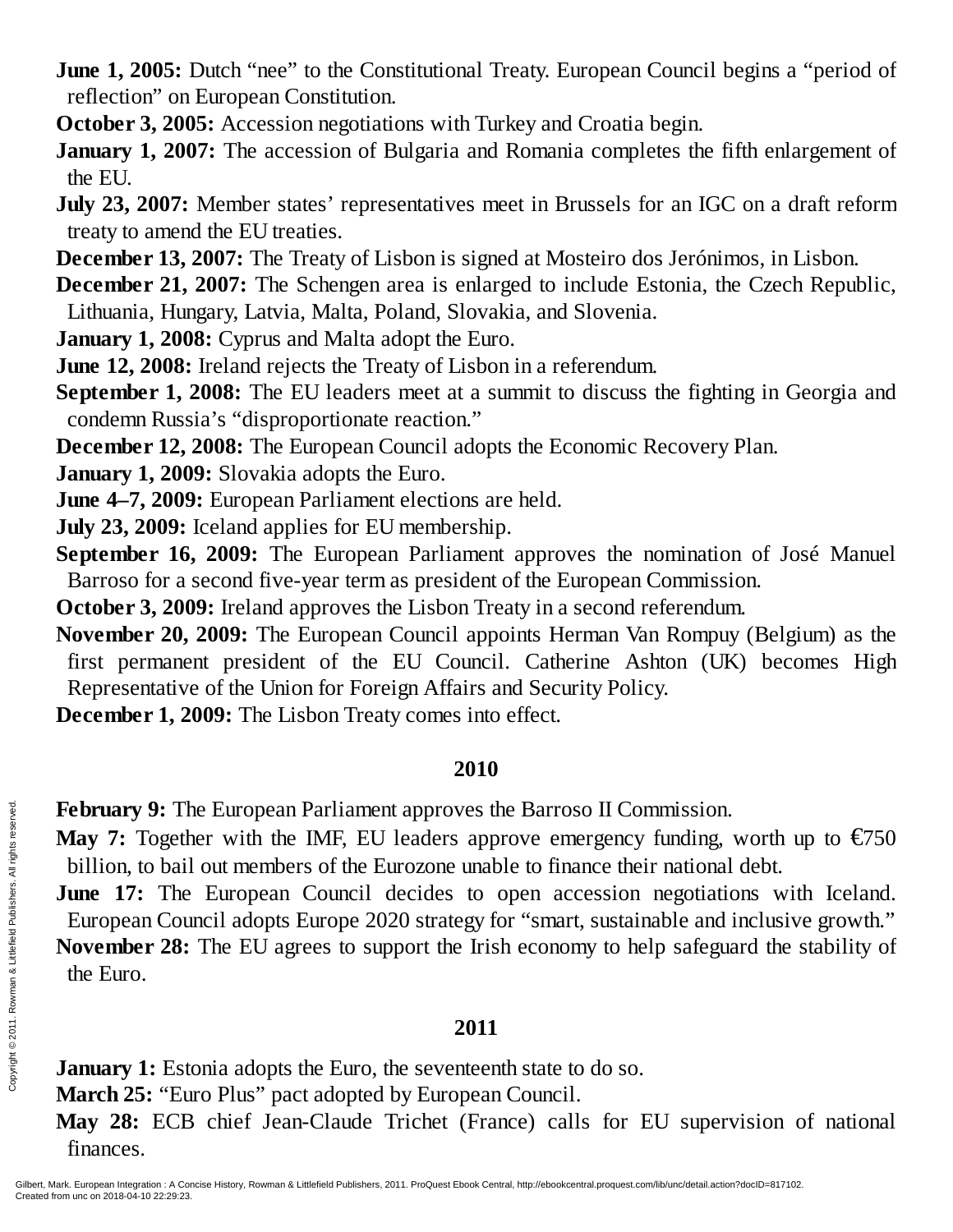**August 16:** Chancellor Angela Merkel (Germany) and President Nicolas Sarkozy (France) call for additional biannual meetings of the European Council to provide "true economic government" for the EU.